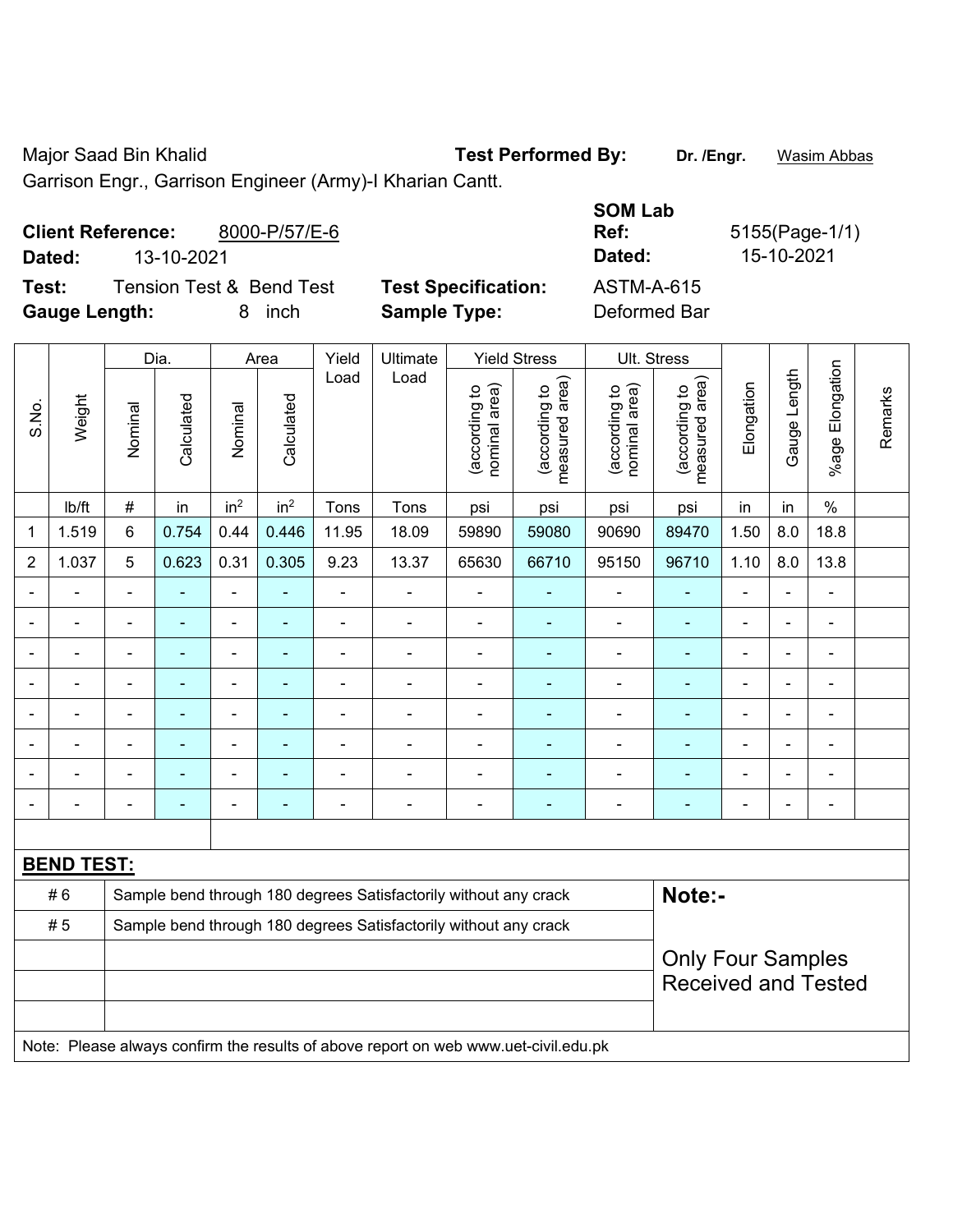Abdul Ghafar **Test Performed By:** Dr. /Engr.

Gillani

Project Manager Liberty Builders, Lahore

## **Client Reference:** ST/UET/ 20211015-A **Dated:** 15-10-2021 **Dated:** 15-10-2021

**Test:** Tension Test & Bend Test **Test Specification:** ASTM-A-615 **Gauge Length:** 8 inch **Sample Type:** Deformed Bar (Batala Premium)

| <b>SOM Lab</b> |                |
|----------------|----------------|
| Ref:           | 5157(Page-1/1) |
| Dated:         | 15-10-2021     |

|                |                   |                |                | Dia.<br>Area    |                 | Yield          | Ultimate                                                                            |                                | <b>Yield Stress</b>             | Ult. Stress                    |                                 |                |                |                          |         |
|----------------|-------------------|----------------|----------------|-----------------|-----------------|----------------|-------------------------------------------------------------------------------------|--------------------------------|---------------------------------|--------------------------------|---------------------------------|----------------|----------------|--------------------------|---------|
| S.No.          | Weight            | Nominal        | Calculated     | Nominal         | Calculated      | Load           | Load                                                                                | (according to<br>nominal area) | (according to<br>measured area) | (according to<br>nominal area) | (according to<br>measured area) | Elongation     | Gauge Length   | %age Elongation          | Remarks |
|                | Ib/ft             | $\#$           | in             | in <sup>2</sup> | in <sup>2</sup> | Tons           | Tons                                                                                | psi                            | psi                             | psi                            | psi                             | in             | in             | $\%$                     |         |
| 1              | 2.670             | 8              | 1.000          | 0.79            | 0.785           | 23.65          | 37.10                                                                               | 66020                          | 66450                           | 103590                         | 104250                          | 1.00           | $8.0\,$        | 12.5                     |         |
| $\overline{2}$ | 2.669             | 8              | 0.999          | 0.79            | 0.784           | 23.82          | 37.36                                                                               | 66510                          | 67020                           | 104300                         | 105100                          | 1.20           | 8.0            | 15.0                     |         |
| 3              | 2.656             | 8              | 0.997          | 0.79            | 0.781           | 23.65          | 37.13                                                                               | 66020                          | 66790                           | 103640                         | 104840                          | 1.20           | 8.0            | 15.0                     |         |
|                |                   | $\blacksquare$ | $\frac{1}{2}$  | $\overline{a}$  | ÷               | $\blacksquare$ | $\blacksquare$                                                                      | $\blacksquare$                 | $\blacksquare$                  | $\blacksquare$                 | $\blacksquare$                  | ä,             | ÷,             | $\blacksquare$           |         |
|                | $\blacksquare$    | ä,             | $\blacksquare$ | ÷,              | ۰               | ä,             | $\blacksquare$                                                                      | ä,                             | ÷,                              | $\blacksquare$                 | $\blacksquare$                  | $\blacksquare$ | ä,             | $\blacksquare$           |         |
|                | $\blacksquare$    | $\blacksquare$ | ÷,             | $\overline{a}$  | ÷               | ÷,             | $\blacksquare$                                                                      | $\overline{a}$                 | $\blacksquare$                  | ä,                             | ÷,                              | $\blacksquare$ | $\blacksquare$ | $\blacksquare$           |         |
|                |                   |                | ۰              | ÷               |                 |                |                                                                                     |                                | $\blacksquare$                  | ä,                             | ۰                               |                |                | $\blacksquare$           |         |
|                | ۰                 |                | ۰              | ۰               |                 |                |                                                                                     | Ē,                             |                                 | -                              | ÷                               |                |                | $\blacksquare$           |         |
| ۰              | ä,                |                | ۰              | ۰               |                 |                | $\overline{a}$                                                                      | ä,                             |                                 | $\blacksquare$                 | ۰                               | $\blacksquare$ | $\blacksquare$ | $\blacksquare$           |         |
|                | ۰                 | $\blacksquare$ | ۰              | ۰               | ۰               | $\blacksquare$ | $\blacksquare$                                                                      | $\blacksquare$                 | $\blacksquare$                  |                                | $\qquad \qquad \blacksquare$    | $\blacksquare$ | $\blacksquare$ | $\overline{\phantom{a}}$ |         |
|                |                   |                |                |                 |                 |                |                                                                                     |                                |                                 |                                |                                 |                |                |                          |         |
|                | <b>BEND TEST:</b> |                |                |                 |                 |                |                                                                                     |                                |                                 |                                |                                 |                |                |                          |         |
|                | #8                |                |                |                 |                 |                | Sample bend through 180 degrees Satisfactorily without any crack                    |                                |                                 |                                | Note:-                          |                |                |                          |         |
|                |                   |                |                |                 |                 |                |                                                                                     |                                |                                 |                                |                                 |                |                |                          |         |
|                |                   |                |                |                 |                 |                |                                                                                     |                                |                                 |                                | <b>Only Four Samples</b>        |                |                |                          |         |
|                |                   |                |                |                 |                 |                |                                                                                     |                                |                                 |                                | <b>Received and Tested</b>      |                |                |                          |         |
|                |                   |                |                |                 |                 |                | Note: Please always confirm the results of above report on web www.uet-civil.edu.pk |                                |                                 |                                |                                 |                |                |                          |         |

S. Asad Ali